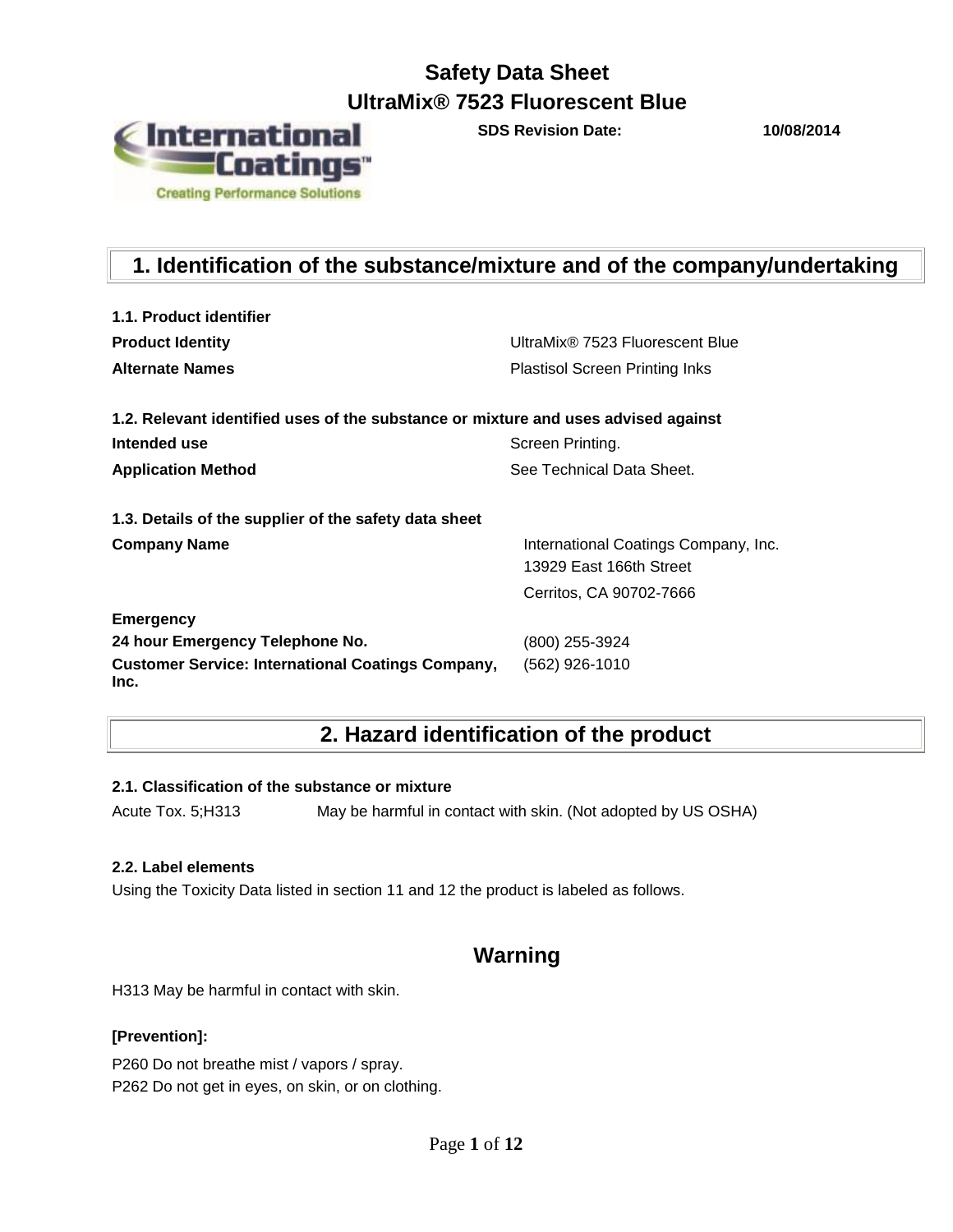

**SDS Revision Date: 10/08/2014**

### **[Response]:**

P301+310 IF SWALLOWED: Immediately call a POISON CENTER or doctor / physician.

P312 Call a POISON CENTER or doctor / physician if you feel unwell.

P331 Do NOT induce vomiting.

### **[Storage]:**

No GHS storage statements

### **[Disposal]:**

No GHS disposal statements

### **3. Composition/information on ingredients**

This product contains the following substances that present a hazard within the meaning of the relevant State and Federal Hazardous Substances regulations.

| <b>Ingredient/Chemical Designations</b>                                                                         | Weight %      | <b>GHS Classification</b>                 | <b>Notes</b> |
|-----------------------------------------------------------------------------------------------------------------|---------------|-------------------------------------------|--------------|
| <b>Alkylsulfonic Acid Ester of Phenol</b><br><b>CAS Number:</b><br>Proprietary                                  | 25 - 50       | Acute Tox. 4:H312                         | $\vert$ [1]  |
| Calcium carbonate<br><b>CAS Number:</b><br>0001317-65-3                                                         | 10 - 25       |                                           | [1][2]       |
| Polyvinyl Chloride/Polyvinyl Acetate Copolymer<br><b>CAS Number:</b><br>Proprietary                             | 10 - 25       |                                           | $\vert$ [1]  |
| PVC (Chloroethylene, polymer)<br><b>CAS Number: Proprietary</b>                                                 | 10 - 25       |                                           | $\vert$ [1]  |
| Terephthalic acid, bis(2-ethylhexyl) ester<br>Proprietary<br><b>CAS Number:</b>                                 | $1.0 - 10$    |                                           | $\vert$ [1]  |
| Formaldehyde, polymer with 6-phenyl-1,3,5-triazine-2,4-<br><b>diamine</b><br><b>CAS Number:</b><br>0026160-89-4 | $1.0 - 10$    |                                           | $\vert$ [1]  |
| Petrolatum<br>0008009-03-8<br><b>CAS Number:</b>                                                                | $1.0 - 10$    | Carc. 1B;H350                             | $\vert$ [1]  |
| <b>Titanium dioxide</b><br><b>CAS Number:</b><br>0013463-67-7                                                   | $1.0 - 10$    |                                           | [1][2]       |
| <b>Stoddard solvent</b><br>0008052-41-3<br><b>CAS Number:</b>                                                   | $ 0.1 - 1.0 $ | <b>STOT RE 1:H372</b><br>Asp. Tox. 1;H304 | [1][2]       |

[1] Substance classified with a health or environmental hazard.

[2] Substance with a workplace exposure limit.

[3] PBT-substance or vPvB-substance.

\*The full texts of the phrases are shown in Section 16.

### **4. First aid measures**

### **4.1. Description of first aid measures**

**General** In all cases of doubt, or when symptoms persist, seek medical attention. Never give anything by mouth to an unconscious person.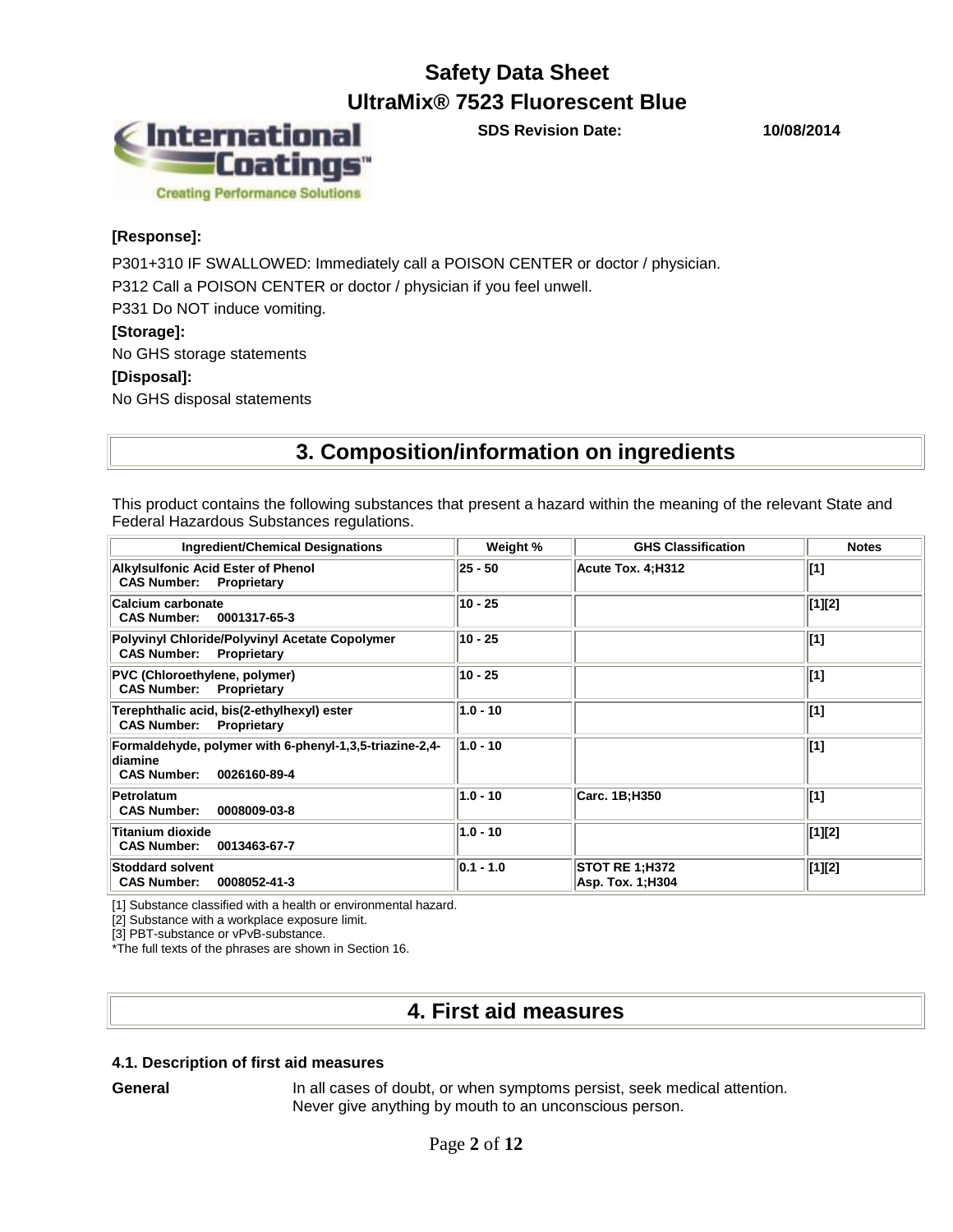

**SDS Revision Date: 10/08/2014**

| 5. Fire-fighting measures |                                                                                                                                                                                                                                                                                                                                                                                                                                              |  |  |  |
|---------------------------|----------------------------------------------------------------------------------------------------------------------------------------------------------------------------------------------------------------------------------------------------------------------------------------------------------------------------------------------------------------------------------------------------------------------------------------------|--|--|--|
| <b>Skin</b>               | May be harmful in contact with skin. (Not adopted by US OSHA)                                                                                                                                                                                                                                                                                                                                                                                |  |  |  |
|                           | Repeated or prolonged contact with the preparation may cause removal of natural fat from<br>the skin resulting in dryness, irritation and possible non-allergic contact dermatitis. Solvents<br>may also be absorbed through the skin. Splashes of liquid in the eyes may cause irritation<br>and soreness with possible reversible damage. See section 2 for further details.                                                               |  |  |  |
| <b>Overview</b>           | Exposure to solvent vapor concentrations from the component solvents in excess of the<br>stated occupational exposure limits may result in adverse health effects such as mucous<br>membrane and respiratory system irritation and adverse effects on the kidneys, liver and<br>central nervous system. Symptoms include headache, nausea, dizziness, fatigue, muscular<br>weakness, drowsiness and in extreme cases, loss of consciousness. |  |  |  |
|                           | 4.2. Most important symptoms and effects, both acute and delayed                                                                                                                                                                                                                                                                                                                                                                             |  |  |  |
| Ingestion                 | If the person is conscious, induce vomiting immediately by giving 2 glasses of water and<br>pressing finger down the throat. Repeat until vomit is clear, then give milk. Contact a<br>physician immediately.                                                                                                                                                                                                                                |  |  |  |
| <b>Skin</b>               | Remove contaminated clothing. Wash skin thoroughly with soap and water or use a<br>recognized skin cleanser.                                                                                                                                                                                                                                                                                                                                 |  |  |  |
| <b>Eyes</b>               | Irrigate copiously with clean water for at least 15 minutes, holding the eyelids apart and<br>seek medical attention.                                                                                                                                                                                                                                                                                                                        |  |  |  |
| <b>Inhalation</b>         | Remove to fresh air, keep patient warm and at rest. If breathing is irregular or stopped, give<br>artificial respiration. If unconscious place in the recovery position and obtain immediate<br>medical attention. Give nothing by mouth.                                                                                                                                                                                                    |  |  |  |

### **5.1. Extinguishing media**

Recommended extinguishing media; alcohol resistant foam,  $CO<sub>2</sub>$ , powder, water spray. Do not use; water jet.

#### **5.2. Special hazards arising from the substance or mixture**

Hazardous decomposition: Hydrogen chloride (if heated), carbon monoxide and carbon dioxide.

Do not breathe mist / vapors / spray.

Do not get in eyes, on skin, or on clothing.

#### **5.3. Advice for fire-fighters**

In the event of fire, wear full protective clothing and NIOSH Approved Self-contained breathing apparatus with full face piece operated in the pressure demand or other positive pressure mode. Move container from fire area if it can be done without risk. Use water to keep fire exposed containers cool and disperse vapors.

**ERG Guide No. ----**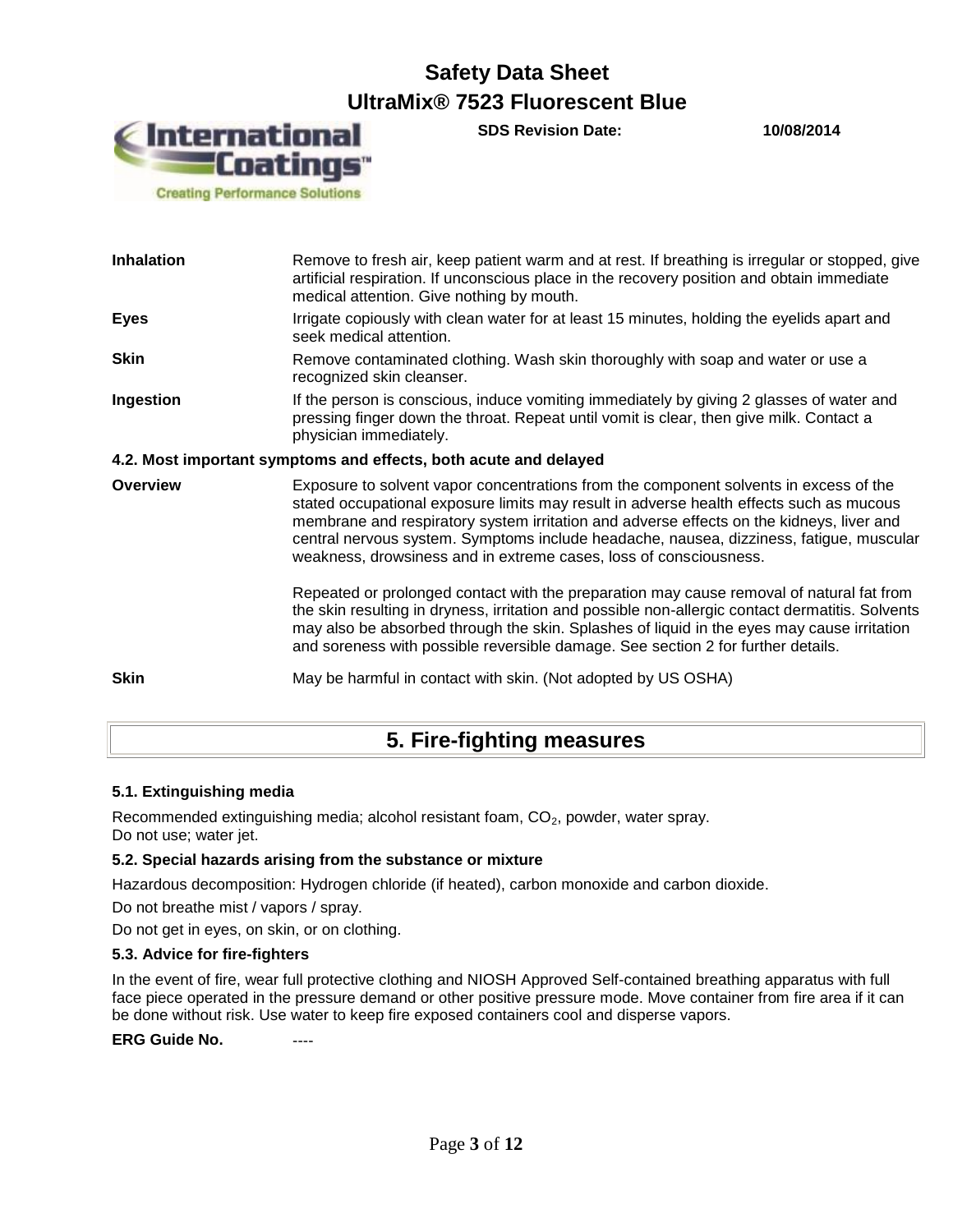

**SDS Revision Date: 10/08/2014**

### **6. Accidental release measures**

### **6.1. Personal precautions, protective equipment and emergency procedures**

Wear protective equipment as listed in Section 8 during clean up operations.

#### **6.2. Environmental precautions**

Do not allow spills to enter drains or waterways.

Use good personal hygiene practices. Wash hands before eating, drinking, smoking or using toilet. Promptly remove soiled clothing and wash thoroughly before reuse.

#### **6.3. Methods and material for containment and cleaning up**

Ventilate the area and avoid breathing vapors. Take the personal protective measures listed in section 8.

Contain and absorb spillage with non-combustible materials e.g. sand, earth, vermiculite. Place in closed containers outside buildings and dispose of according to the Waste Regulations. (See section 13).

Clean, preferably with a detergent. Do not use solvents.

Do not allow spills to enter drains or watercourses.

If drains, sewers, streams or lakes are contaminated, inform the local water company immediately. In the case of contamination of rivers, streams or lakes the Environmental Protection Agency should also be informed.

### **7. Handling and storage**

#### **7.1. Precautions for safe handling**

See section 2 for further details. - [Prevention]:

#### **7.2. Conditions for safe storage, including any incompatibilities**

Handle containers carefully to prevent damage and spillage.

Store in cool dry place. Elevated temperatures thicken product and shorten useful life.

Incompatible materials: Composition: Avoid contact with strong acids, alkali or oxidizing agents.

See section 2 for further details. - [Storage]:

### **7.3. Specific end use(s)**

No data available.

### **8. Exposure controls and personal protection**

#### **8.1. Control parameters**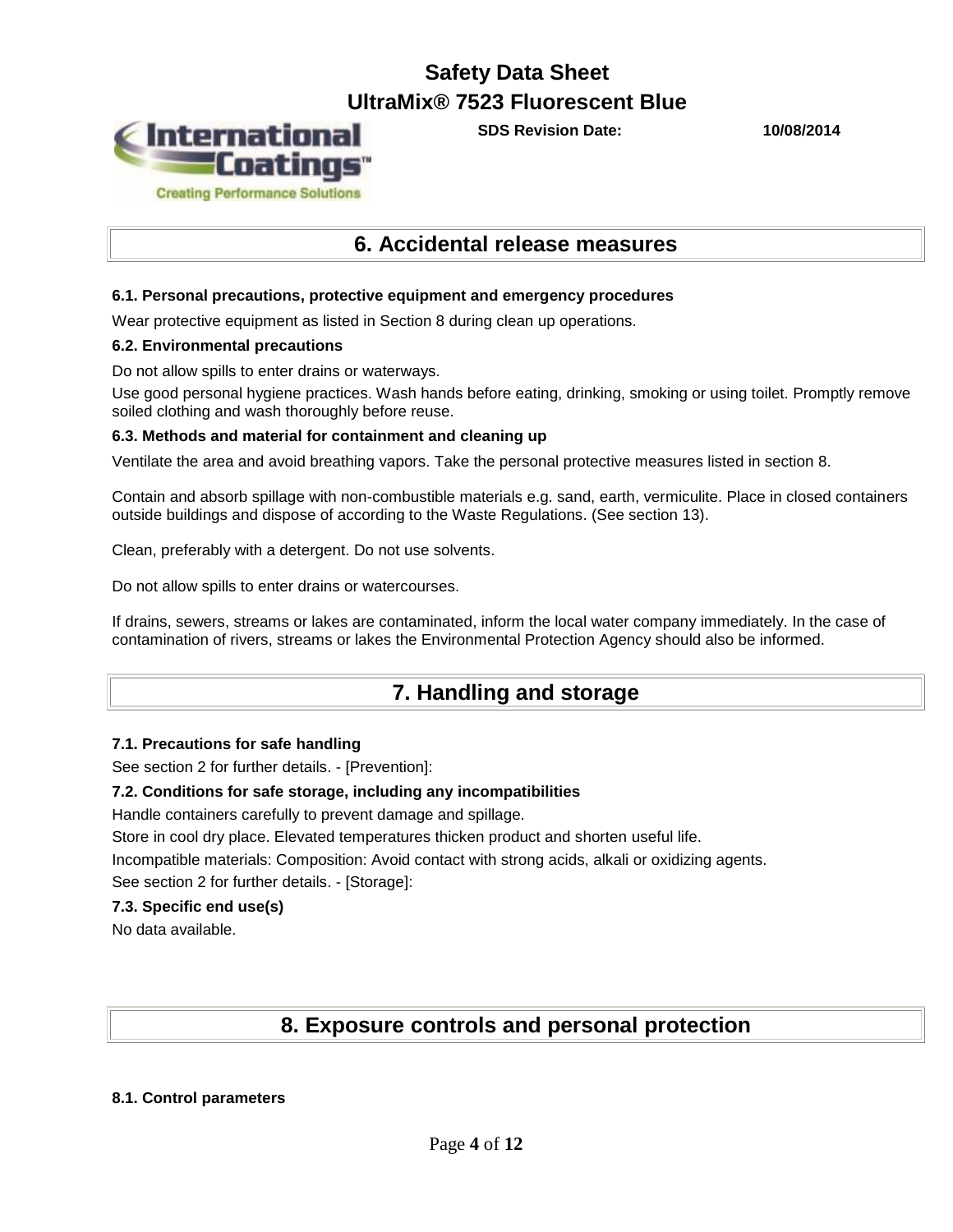# **Safety Data Sheet**



**SDS Revision Date: 10/08/2014**

### **Exposure**

| CAS No.      | Ingredient                                                         | <b>Source</b> | Value                                   |
|--------------|--------------------------------------------------------------------|---------------|-----------------------------------------|
| 0001317-65-3 | Calcium carbonate                                                  | <b>OSHA</b>   | TWA 15 mg/m3 (total) TWA 5 mg/m3 (resp) |
|              |                                                                    | <b>ACGIH</b>  | TWA: 10 mg/m3 Ceiling: 20 mg/m3         |
|              |                                                                    | <b>NIOSH</b>  | TWA 10 mg/m3 (total) TWA 5 mg/m3 (resp) |
|              |                                                                    | Supplier      | No Established Limit                    |
| 0008009-03-8 | Petrolatum                                                         | OSHA          | No Established Limit                    |
|              |                                                                    | <b>ACGIH</b>  | No Established Limit                    |
|              |                                                                    | <b>NIOSH</b>  | No Established Limit                    |
|              |                                                                    | Supplier      | No Established Limit                    |
| 0008052-41-3 | Stoddard solvent                                                   | OSHA          | TWA 500 ppm (2900 mg/m3)                |
|              |                                                                    | <b>ACGIH</b>  | TWA: 290 mg/m3STEL: 580 mg/m3           |
|              |                                                                    | NIOSH         | TWA 350 mg/m3 C 1800 mg/m3 [15-minute]  |
|              |                                                                    | Supplier      | No Established Limit                    |
| 0013463-67-7 | Titanium dioxide                                                   | OSHA          | TWA 15 mg/m3                            |
|              |                                                                    | <b>ACGIH</b>  | TWA: 10 mg/m32B, Revised 2006,          |
|              |                                                                    | <b>NIOSH</b>  | Ca                                      |
|              |                                                                    | Supplier      | No Established Limit                    |
| 0026160-89-4 | Formaldehyde, polymer with 6-phenyl-<br>1,3,5-triazine-2,4-diamine | OSHA          | No Established Limit                    |
|              |                                                                    | ACGIH         | No Established Limit                    |
|              |                                                                    | <b>NIOSH</b>  | No Established Limit                    |
|              |                                                                    | Supplier      | No Established Limit                    |
| Proprietary  | Terephthalic acid, bis(2-ethylhexyl) ester                         | OSHA          | No Established Limit                    |
|              |                                                                    | <b>ACGIH</b>  | No Established Limit                    |
|              |                                                                    | NIOSH         | No Established Limit                    |
|              |                                                                    | Supplier      | No Established Limit                    |
| Proprietary  | Alkylsulfonic Acid Ester of Phenol                                 | OSHA          | No Established Limit                    |
|              |                                                                    | <b>ACGIH</b>  | No Established Limit                    |
|              |                                                                    | <b>NIOSH</b>  | No Established Limit                    |
|              |                                                                    | Supplier      | No Established Limit                    |
| Proprietary  | Polyvinyl Chloride/Polyvinyl Acetate                               | <b>OSHA</b>   | No Established Limit                    |
|              | Copolymer                                                          | ACGIH         | No Established Limit                    |
|              |                                                                    | NIOSH         | No Established Limit                    |
|              |                                                                    | Supplier      | No Established Limit                    |
| Proprietary  | PVC (Chloroethylene, polymer)                                      | OSHA          | No Established Limit                    |
|              |                                                                    | <b>ACGIH</b>  | No Established Limit                    |
|              |                                                                    | NIOSH         | No Established Limit                    |
|              |                                                                    | Supplier      | No Established Limit                    |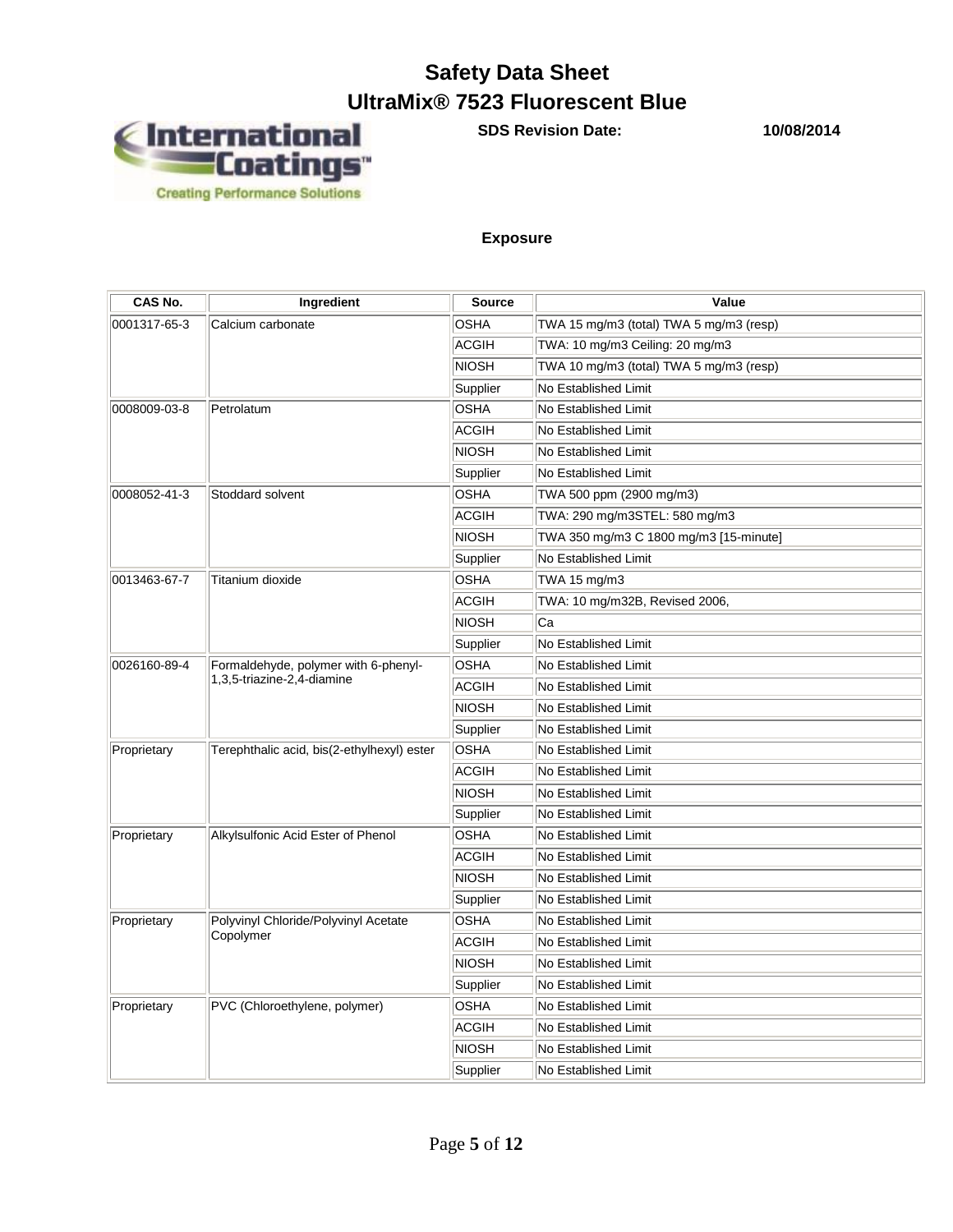# **Safety Data Sheet**



**SDS Revision Date: 10/08/2014**

#### **Carcinogen Data**

| CAS No.                                       | Ingredient                           | Source      | Value                                                               |  |  |  |  |
|-----------------------------------------------|--------------------------------------|-------------|---------------------------------------------------------------------|--|--|--|--|
| 0001317-65-3                                  | Calcium carbonate                    | <b>OSHA</b> | Select Carcinogen: No                                               |  |  |  |  |
|                                               |                                      | <b>NTP</b>  | Known: No: Suspected: No                                            |  |  |  |  |
|                                               |                                      | <b>IARC</b> | Group 1: No; Group 2a: No; Group 2b: No; Group 3: No; Group 4: No;  |  |  |  |  |
| 0008009-03-8                                  | Petrolatum                           | <b>OSHA</b> | Select Carcinogen: No                                               |  |  |  |  |
|                                               |                                      | <b>NTP</b>  | Known: No: Suspected: No                                            |  |  |  |  |
|                                               |                                      | <b>IARC</b> | Group 1: No; Group 2a: No; Group 2b: No; Group 3: No; Group 4: No;  |  |  |  |  |
| 0008052-41-3                                  | Stoddard solvent                     | OSHA        | Select Carcinogen: No                                               |  |  |  |  |
|                                               |                                      | <b>NTP</b>  | Known: No; Suspected: No                                            |  |  |  |  |
|                                               |                                      | <b>IARC</b> | Group 1: No; Group 2a: No; Group 2b: No; Group 3: No; Group 4: No;  |  |  |  |  |
| 0013463-67-7                                  | Titanium dioxide                     | <b>OSHA</b> | Select Carcinogen: No                                               |  |  |  |  |
|                                               |                                      | <b>NTP</b>  | Known: No: Suspected: No                                            |  |  |  |  |
|                                               |                                      | <b>IARC</b> | Group 1: No; Group 2a: No; Group 2b: Yes; Group 3: No; Group 4: No; |  |  |  |  |
| 0026160-89-4<br>Formaldehyde, polymer with 6- |                                      | <b>OSHA</b> | Select Carcinogen: No                                               |  |  |  |  |
|                                               | phenyl-1,3,5-triazine-2,4-diamine    | <b>NTP</b>  | Known: No: Suspected: No                                            |  |  |  |  |
|                                               |                                      | <b>IARC</b> | Group 1: No; Group 2a: No; Group 2b: No; Group 3: No; Group 4: No;  |  |  |  |  |
| Proprietary                                   | Terephthalic acid, bis(2-ethylhexyl) | <b>OSHA</b> | Select Carcinogen: No                                               |  |  |  |  |
|                                               | ester                                | <b>NTP</b>  | Known: No; Suspected: No                                            |  |  |  |  |
|                                               |                                      | <b>IARC</b> | Group 1: No: Group 2a: No: Group 2b: No: Group 3: No: Group 4: No:  |  |  |  |  |
| Proprietary                                   | Alkylsulfonic Acid Ester of Phenol   | <b>OSHA</b> | Select Carcinogen: No                                               |  |  |  |  |
|                                               |                                      | <b>NTP</b>  | Known: No; Suspected: No                                            |  |  |  |  |
|                                               |                                      | <b>IARC</b> | Group 1: No; Group 2a: No; Group 2b: No; Group 3: No; Group 4: No;  |  |  |  |  |
| Proprietary                                   | Polyvinyl Chloride/Polyvinyl         | <b>OSHA</b> | Select Carcinogen: No                                               |  |  |  |  |
|                                               | Acetate Copolymer                    | NTP         | Known: No; Suspected: No                                            |  |  |  |  |
|                                               |                                      | <b>IARC</b> | Group 1: No; Group 2a: No; Group 2b: No; Group 3: No; Group 4: No;  |  |  |  |  |
| Proprietary                                   | PVC (Chloroethylene, polymer)        | OSHA        | Select Carcinogen: No                                               |  |  |  |  |
|                                               |                                      | <b>NTP</b>  | Known: No: Suspected: No                                            |  |  |  |  |
|                                               |                                      | <b>IARC</b> | Group 1: No; Group 2a: No; Group 2b: No; Group 3: No; Group 4: No;  |  |  |  |  |

### **8.2. Exposure controls**

| <b>Respiratory</b>          | Not Required                                                                                                                                                                                                                                                                                                                           |
|-----------------------------|----------------------------------------------------------------------------------------------------------------------------------------------------------------------------------------------------------------------------------------------------------------------------------------------------------------------------------------|
| <b>Eyes</b>                 | Wear safety eyewear, e.g. safety spectacles, goggles or visors to protect against the<br>splash of liquids.                                                                                                                                                                                                                            |
| <b>Skin</b>                 | Neoprene gloves are recommended.                                                                                                                                                                                                                                                                                                       |
| <b>Engineering Controls</b> | Provide adequate ventilation. Where reasonably practicable this should be achieved by the<br>use of local exhaust ventilation and good general extraction. If these are not sufficient to<br>maintain concentrations of particulates and any vapor below occupational exposure limits<br>suitable respiratory protection must be worn. |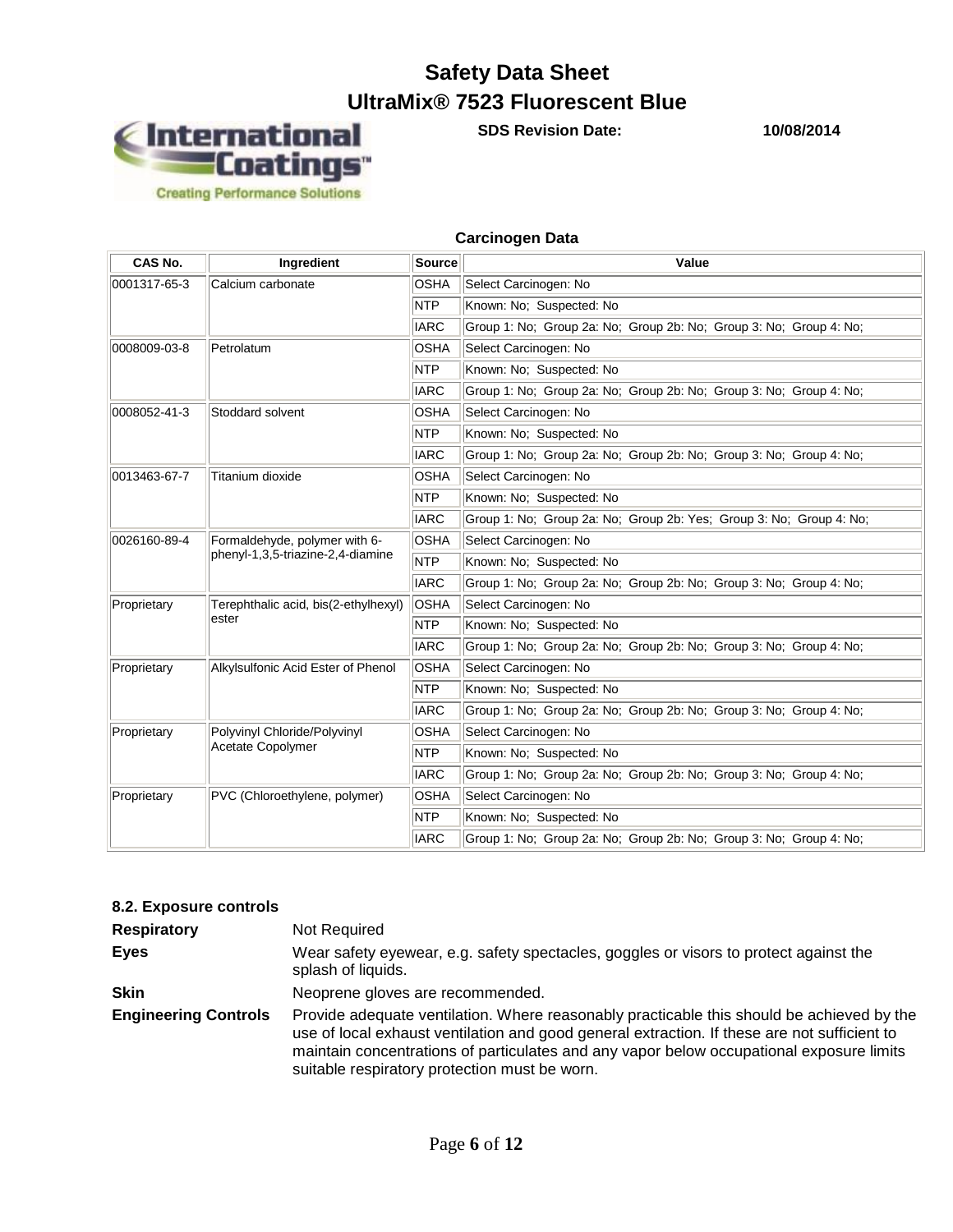**SDS Revision Date: 10/08/2014**



**Other Work Practices** Use good personal hygiene practices. Wash hands before eating, drinking, smoking or using toilet. Promptly remove soiled clothing and wash thoroughly before reuse.

See section 2 for further details. - [Prevention]:

# **9. Physical and chemical properties**

| Appearance                                      | Smooth thick Liquid                        |
|-------------------------------------------------|--------------------------------------------|
| Odor                                            | Faint                                      |
| Odor threshold                                  | Not Measured                               |
| рH                                              | Not Measured                               |
| Melting point / freezing point                  | Not Measured                               |
| Initial boiling point and boiling range         | >420 F @5mmhg                              |
| <b>Flash Point</b>                              | >400 F C.O.C.                              |
| Evaporation rate (Ether = $1$ )                 | $\leq 1$                                   |
| <b>Flammability (solid, gas)</b>                | Not Applicable                             |
| Upper/lower flammability or explosive limits    | Lower Explosive Limit: Not Measured        |
|                                                 | <b>Upper Explosive Limit: Not Measured</b> |
| Vapor pressure (Pa)                             | Not Measured                               |
| <b>Vapor Density</b>                            | $> 1$ (Air=1)                              |
| <b>Specific Gravity</b>                         | 1.25-1.35                                  |
| <b>Solubility in Water</b>                      | Insoluble                                  |
| Partition coefficient n-octanol/water (Log Kow) | Not Measured                               |
| <b>Auto-ignition temperature</b>                | Not Measured                               |
| <b>Decomposition temperature</b>                | Not Measured                               |
| <b>Viscosity (cSt)</b>                          | Not Measured                               |
| VOC %                                           | $< 0.1$ lb/gallon                          |
| % Volatile                                      | < 1                                        |

### **9.2. Other information**

No other relevant information.

### **10. Stability and reactivity**

### **10.1. Reactivity**

Hazardous Polymerization will not occur. **10.2. Chemical stability** Stable under normal circumstances.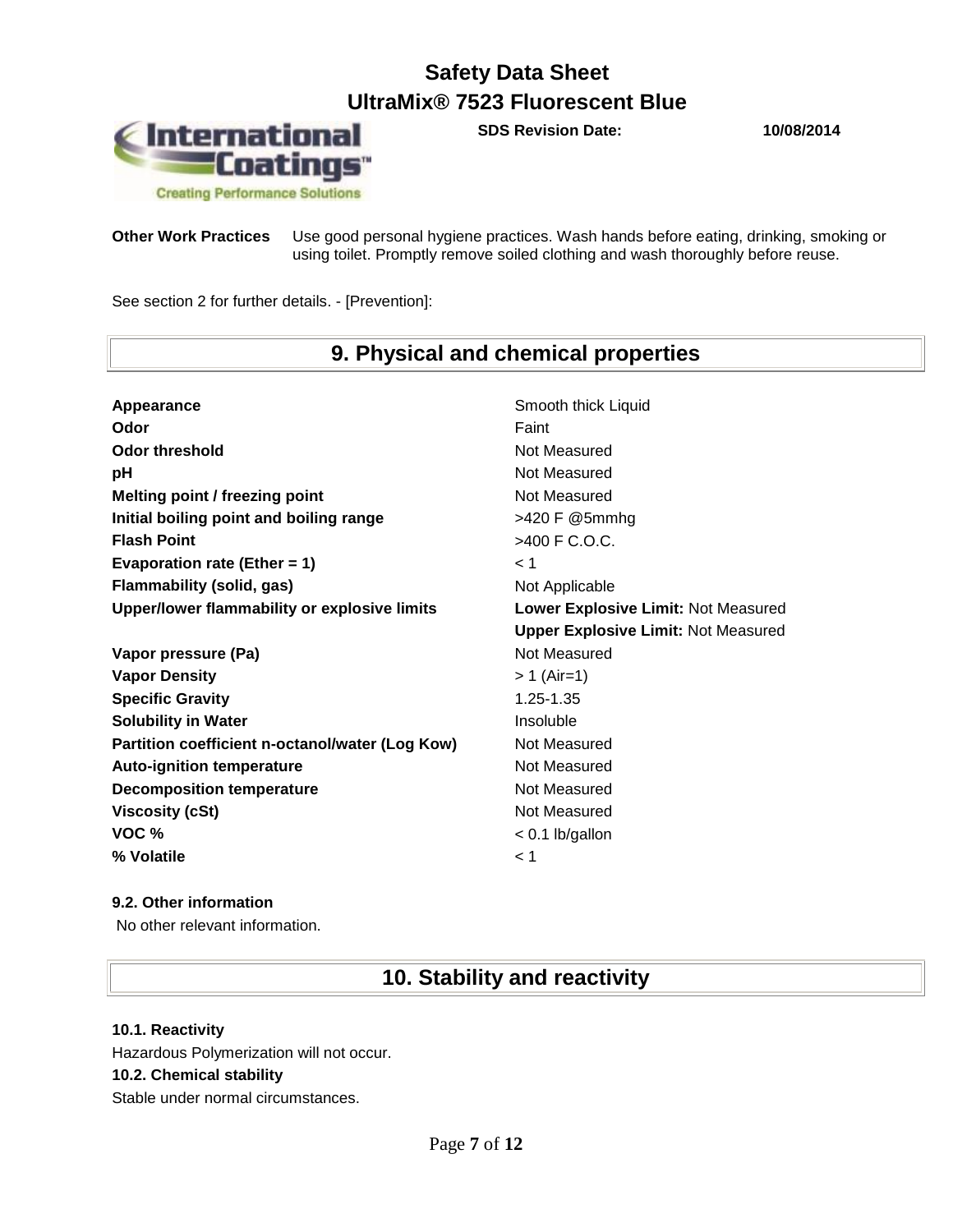

**SDS Revision Date: 10/08/2014**

### **10.3. Possibility of hazardous reactions**

No data available.

### **10.4. Conditions to avoid**

Avoid exposure to heat and humidity.

### **10.5. Incompatible materials**

Composition: Avoid contact with strong acids, alkali or oxidizing agents.

### **10.6. Hazardous decomposition products**

Hydrogen chloride (if heated), carbon monoxide and carbon dioxide.

### **11. Toxicological information**

### **Acute toxicity**

| Ingredient                                                 | Oral LD50,<br>mg/kg                            | Skin LD50.<br>mg/kg                     | Inhalation<br>Vapor LD50,<br>mg/L/4hr | Inhalation<br>Dust/Mist LD50.<br>mg/L/4hr | <b>Inhalation</b><br>Gas LD50.<br>ppm |
|------------------------------------------------------------|------------------------------------------------|-----------------------------------------|---------------------------------------|-------------------------------------------|---------------------------------------|
| Alkylsulfonic Acid Ester of Phenol - (Proprietary)         | $> 5,000.00$ , Rat<br>- Category:<br><b>NA</b> | $> 1,000$ , Rat -<br>Category: 4        | No data<br>available                  | No data<br>available                      | No data<br>available                  |
| Calcium carbonate - (1317-65-3)                            | No data                                        | No data                                 | No data                               | No data                                   | No data                               |
|                                                            | available                                      | available                               | available                             | available                                 | available                             |
| Polyvinyl Chloride/Polyvinyl Acetate Copolymer -           | No data                                        | No data                                 | No data                               | No data                                   | No data                               |
| (Proprietary)                                              | available                                      | available                               | available                             | available                                 | available                             |
| Terephthalic acid, bis(2-ethylhexyl) ester - (Proprietary) | No data                                        | No data                                 | No data                               | No data                                   | No data                               |
|                                                            | available                                      | available                               | available                             | available                                 | available                             |
| PVC (Chloroethylene, polymer) - (Proprietary)              | No data                                        | No data                                 | No data                               | No data                                   | No data                               |
|                                                            | available                                      | available                               | available                             | available                                 | available                             |
| Formaldehyde, polymer with 6-phenyl-1,3,5-triazine-2,4-    | No data                                        | No data                                 | No data                               | No data                                   | No data                               |
| diamine - (26160-89-4)                                     | available                                      | available                               | available                             | available                                 | available                             |
| Petrolatum - (8009-03-8)                                   | $> 5.000.00$ . Rat<br>- Category:<br><b>NA</b> | > 5.000.00.<br>Rabbit -<br>Category: NA | No data<br>available                  | No data<br>available                      | No data<br>available                  |
| Titanium dioxide - (13463-67-7)                            | 10,000.00, Rat -<br>Category: NA               | 10.000.00.<br>Rabbit -<br>Category: NA  | No data<br>available                  | 6.82, Rat -<br>Category: NA               | No data<br>available                  |
| Stoddard solvent - (8052-41-3)                             | No data                                        | No data                                 | No data                               | No data                                   | No data                               |
|                                                            | available                                      | available                               | available                             | available                                 | available                             |

Note: When no route specific LD50 data is available for an acute toxin, the converted acute toxicity point estimate was used in the calculation of the product's ATE (Acute Toxicity Estimate).

| <b>Classification</b> | Category | Hazard Description |
|-----------------------|----------|--------------------|
| Acute toxicity (oral) | ---      | Not Applicable     |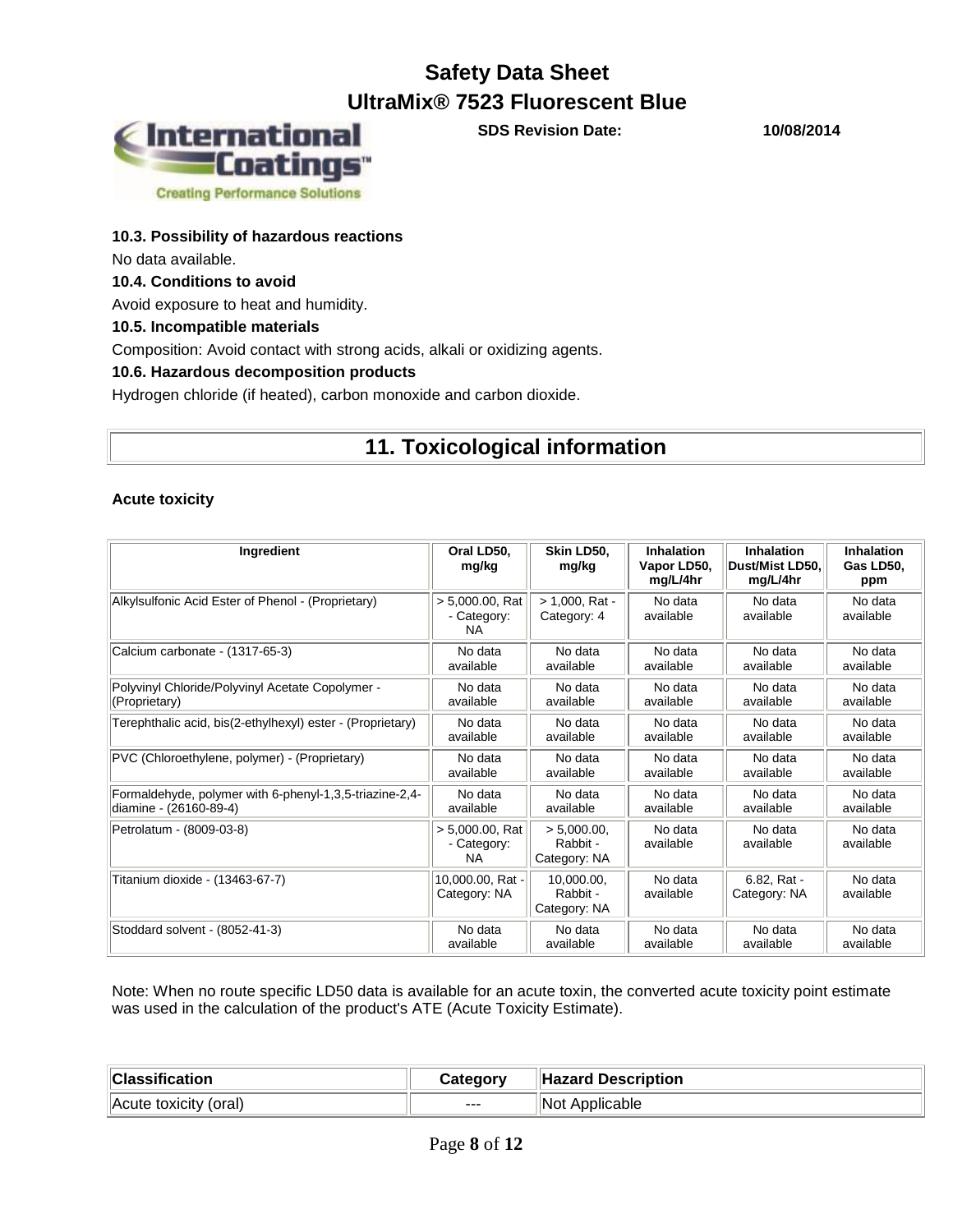

**SDS Revision Date: 10/08/2014**

| Acute toxicity (dermal)       | 5 | May be harmful in contact with skin. (Not adopted by<br>US OSHA) |
|-------------------------------|---|------------------------------------------------------------------|
| Acute toxicity (inhalation)   |   | Not Applicable                                                   |
| Skin corrosion/irritation     |   | Not Applicable                                                   |
| Serious eye damage/irritation |   | Not Applicable                                                   |
| Respiratory sensitization     |   | Not Applicable                                                   |
| Skin sensitization            |   | Not Applicable                                                   |
| Germ cell mutagenicity        |   | Not Applicable                                                   |
| Carcinogenicity               |   | Not Applicable                                                   |
| Reproductive toxicity         |   | Not Applicable                                                   |
| STOT-single exposure          |   | Not Applicable                                                   |
| STOT-repeated exposure        |   | Not Applicable                                                   |
| Aspiration hazard             |   | Not Applicable                                                   |

### **12. Ecological information**

### **12.1. Toxicity**

No additional information provided for this product. See Section 3 for chemical specific data.

### **Aquatic Ecotoxicity**

| Ingredient                                                                        | 96 hr LC50 fish.<br>mg/l           | 48 hr EC50 crustacea.<br>mg/l | ErC50 algae,<br>mg/l                             |
|-----------------------------------------------------------------------------------|------------------------------------|-------------------------------|--------------------------------------------------|
| Alkylsulfonic Acid Ester of Phenol - (Proprietary)                                | Not Available                      | Not Available                 | Not Available                                    |
| Calcium carbonate - (1317-65-3)                                                   | Not Available                      | Not Available                 | Not Available                                    |
| Polyvinyl Chloride/Polyvinyl Acetate Copolymer -<br>(Proprietary)                 | Not Available                      | Not Available                 | Not Available                                    |
| Terephthalic acid, bis(2-ethylhexyl) ester - (Proprietary)                        | Not Available                      | Not Available                 | Not Available                                    |
| PVC (Chloroethylene, polymer) - (Proprietary)                                     | Not Available                      | Not Available                 | Not Available                                    |
| Formaldehyde, polymer with 6-phenyl-1,3,5-triazine-<br>2,4-diamine - (26160-89-4) | Not Available                      | Not Available                 | Not Available                                    |
| Petrolatum - (8009-03-8)                                                          | Not Available                      | Not Available                 | Not Available                                    |
| Titanium dioxide - (13463-67-7)                                                   | 1,000.00, Fundulus<br>heteroclitus | 5.50, Daphnia magna           | 5.83 (72 hr), Pseudokirchneriella<br>subcapitata |
| Stoddard solvent - (8052-41-3)                                                    | Not Available                      | Not Available                 | Not Available                                    |

### **12.2. Persistence and degradability**

There is no data available on the preparation itself.

**12.3. Bioaccumulative potential**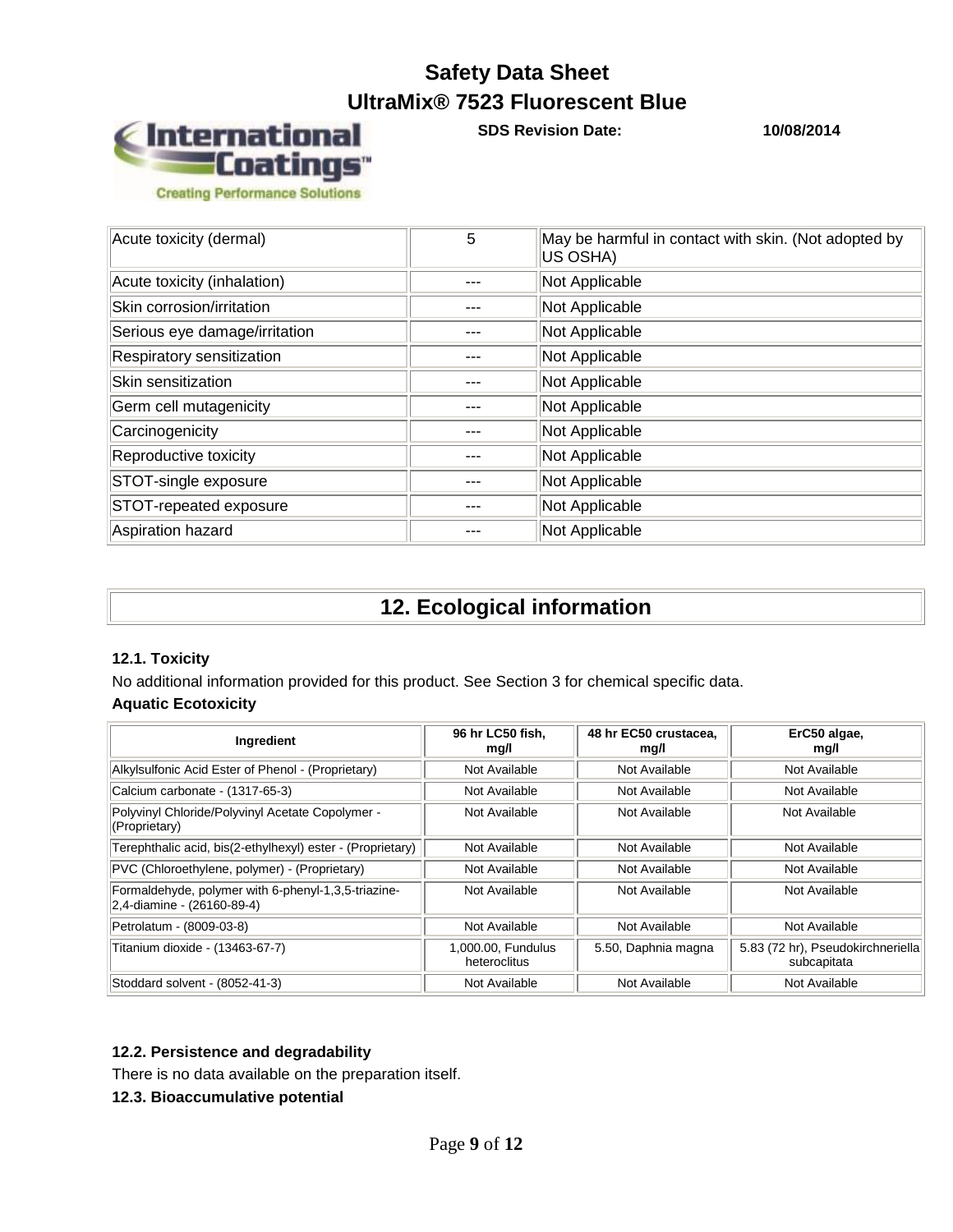

**SDS Revision Date: 10/08/2014**

Not Measured **12.4. Mobility in soil** No data available. **12.5. Results of PBT and vPvB assessment** This product contains no PBT/vPvB chemicals. **12.6. Other adverse effects** No data available.

### **13. Disposal considerations**

### **13.1. Waste treatment methods**

Do not allow into drains or water courses. Wastes and emptied containers should be disposed of in accordance with regulations made under the Control of Pollution Act and the Environmental Protection Act.

Using information provided in this data sheet advice should be obtained from the Waste Regulation Authority, whether the special waste regulations apply.

| <b>14. Transport information</b>    |                                                              |                                                                 |                                  |  |  |
|-------------------------------------|--------------------------------------------------------------|-----------------------------------------------------------------|----------------------------------|--|--|
|                                     | <b>DOT (Domestic Surface</b><br><b>Transportation</b> )      | <b>IMO / IMDG (Ocean</b><br><b>Transportation)</b>              | <b>ICAO/IATA</b>                 |  |  |
| 14.1. UN number                     | Not Applicable                                               |                                                                 |                                  |  |  |
| 14.2. UN proper shipping<br>name    | Not Regulated                                                | Not Regulated                                                   | Not Regulated                    |  |  |
| 14.3. Transport hazard<br>class(es) | <b>DOT Hazard Class: Not</b><br>Applicable<br>DOT Label: --- | <b>IMDG:</b> Not Applicable<br><b>Sub Class: Not Applicable</b> | <b>Air Class: Not Applicable</b> |  |  |
| 14.4. Packing group                 | Not Applicable                                               | Not Applicable                                                  | Not Applicable                   |  |  |
| 14.5. Environmental hazards         |                                                              |                                                                 |                                  |  |  |
|                                     |                                                              |                                                                 |                                  |  |  |
| <b>IMDG</b>                         | Marine Pollutant: No                                         |                                                                 |                                  |  |  |

**14.6. Special precautions for user**

No further information

|  |  |  |  | <b>15. Regulatory information</b> |
|--|--|--|--|-----------------------------------|
|--|--|--|--|-----------------------------------|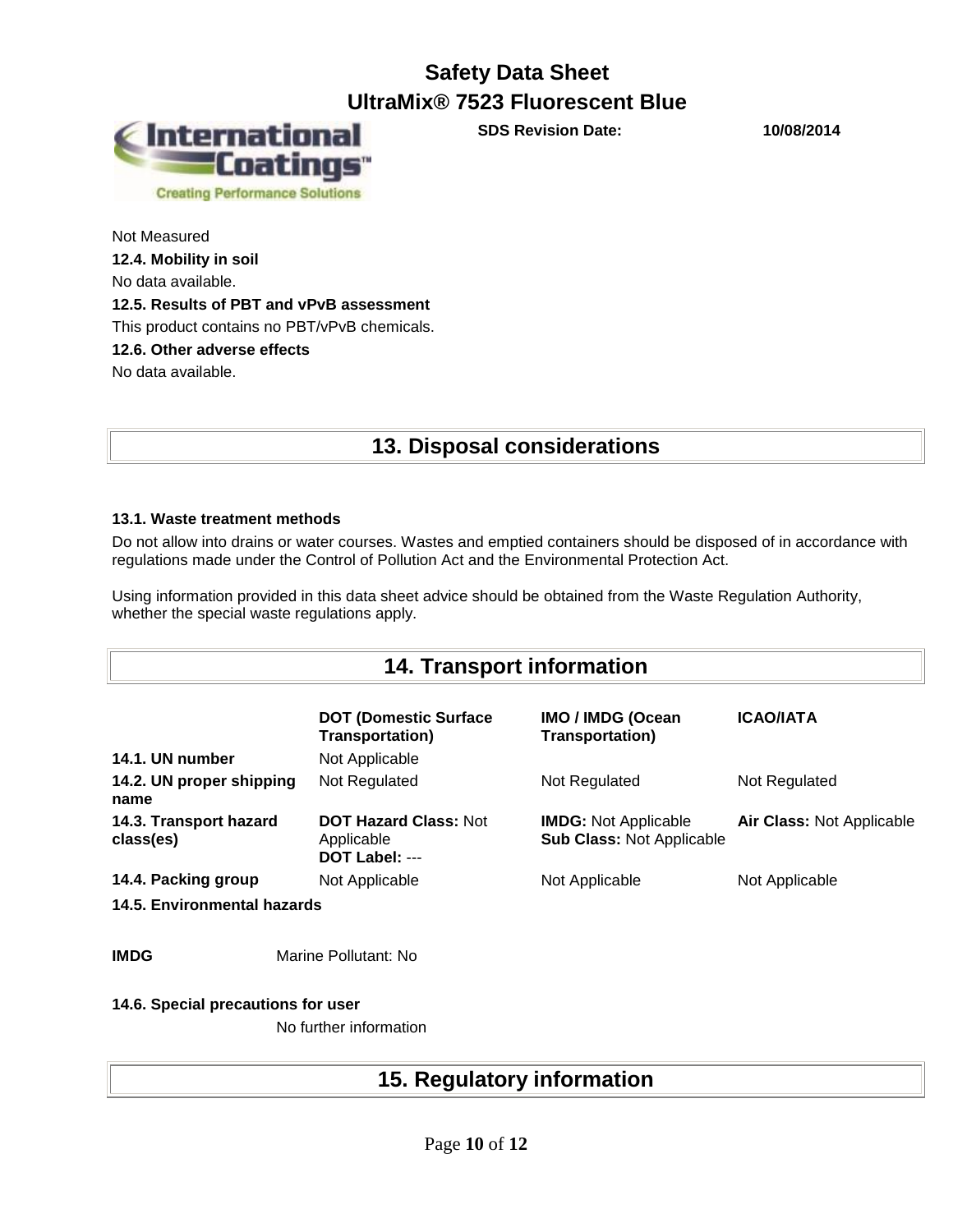

**SDS Revision Date: 10/08/2014**

**Creating Performance Solutions** 

| <b>Regulatory Overview</b>                          | The regulatory data in Section 15 is not intended to be all-inclusive, only selected<br>regulations are represented. |
|-----------------------------------------------------|----------------------------------------------------------------------------------------------------------------------|
| <b>Toxic Substance</b><br><b>Control Act (TSCA)</b> | All components of this material are either listed or exempt from listing on the TSCA<br>Inventory.                   |
| <b>WHMIS Classification</b>                         | Not Regulated                                                                                                        |
| <b>US EPA Tier II Hazards</b>                       | <b>Fire: No</b>                                                                                                      |
|                                                     | <b>Cuddon Polonco of Droccuro: No.</b>                                                                               |

**Sudden Release of Pressure:** No **Reactive:** No **Immediate (Acute):** Yes **Delayed (Chronic):** No

### **EPCRA 311/312 Chemicals and RQs:**

(No Product Ingredients Listed)

**EPCRA 302 Extremely Hazardous :** (No Product Ingredients Listed)

#### **EPCRA 313 Toxic Chemicals:**

C.I. Pigment Blue 15

#### **Proposition 65 - Carcinogens (>0.0%):**

Crystalline Silica - Quartz

**Proposition 65 - Developmental Toxins (>0.0%):** (No Product Ingredients Listed)

#### **Proposition 65 - Female Repro Toxins (>0.0%):** (No Product Ingredients Listed)

### **Proposition 65 - Male Repro Toxins (>0.0%):**

(No Product Ingredients Listed)

### **N.J. RTK Substances (>1%):**

Chloroethylene, polymer

Calcium carbonate

Titanium dioxide

### **Penn RTK Substances (>1%):**

Calcium carbonate

Titanium dioxide

### **16. Other information**

The information and recommendations contained herein are based upon data believed to be correct. However, no guarantee or warranty of any kind, expressed or implied, is made with respect to the information contained herein. We accept no responsibility and disclaim all liability for any harmful effects which may be caused by exposure to our products. Customers/users of this product must comply with all applicable health and safety laws, regulations, and